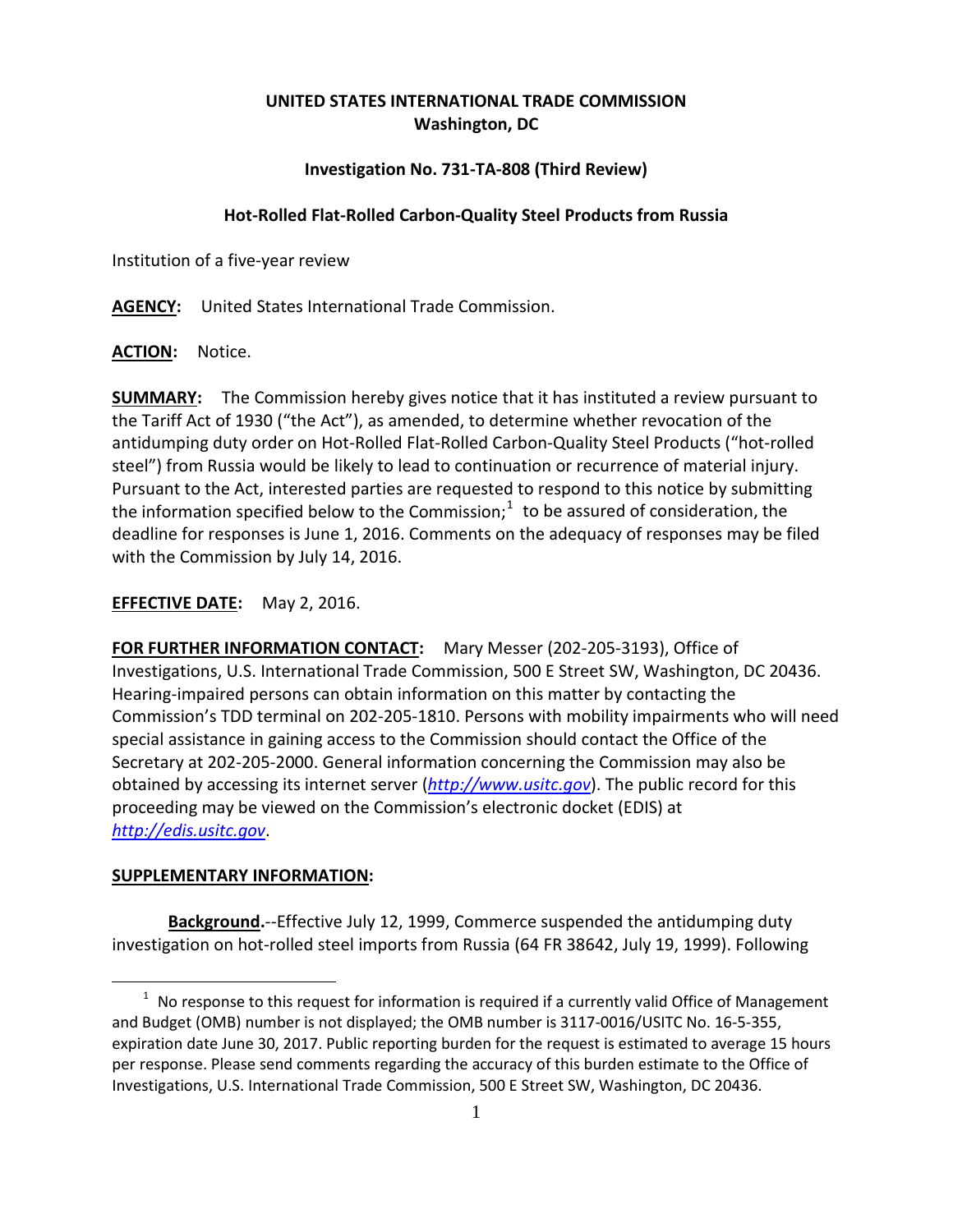first five-year reviews by Commerce and the Commission, effective May 12, 2005, Commerce issued a continuation of the suspended investigation on imports of hot-rolled steel from Russia (70 FR 32571, June 3, 2005). Following second five-year reviews by Commerce and the Commission, effective June 17, 2011, Commerce issued a continuation of the suspended investigation on imports of hot-rolled steel from Russia (76 FR 35400, June 17, 2011). Effective December 19, 2014, Commerce terminated the agreement suspending the antidumping duty investigation on hot-rolled steel from Russia and issued an antidumping duty order (79 FR 77455, December 24, 2014). The Commission is now conducting a third review pursuant to section 751(c) of the Act, as amended (19 USC 1675(c)), to determine whether revocation of the order would be likely to lead to continuation or recurrence of material injury to the domestic industry within a reasonably foreseeable time. Provisions concerning the conduct of this proceeding may be found in the Commission's Rules of Practice and Procedure at 19 CFR Parts 201, Subparts A and B and 19 CFR Part 207, Subparts A and F. The Commission will assess the adequacy of interested party responses to this notice of institution to determine whether to conduct a full review or an expedited review. The Commission's determination in any expedited review will be based on the facts available, which may include information provided in response to this notice.

Definitions.--The following definitions apply to this review:

- (1) *Subject Merchandise* is the class or kind of merchandise that is within the scope of the five-year review, as defined by the Department of Commerce.
- (2) The *Subject Country* in this review is Russia.
- (3) The *Domestic Like Product* is the domestically produced product or products which are like, or in the absence of like, most similar in characteristics and uses with, the *Subject Merchandise*. In its original determination and its full first and second five-year review determinations, the Commission found one *Domestic Like Product* consisting of all hot-rolled steel, as defined in Commerce's scope.
- (4) The *Domestic Industry* is the U.S. producers as a whole of the *Domestic Like Product*, or those producers whose collective output of the *Domestic Like Product* constitutes a major proportion of the total domestic production of the product. In its original determination and its full first and second five-year review determinations, the Commission defined the *Domestic Industry* as all producers of hot-rolled steel.
- (5) An *Importer* is any person or firm engaged, either directly or through a parent company or subsidiary, in importing the *Subject Merchandise* into the United States from a foreign manufacturer or through its selling agent.

**Participation in the proceeding and public service list.**--Persons, including industrial users of the *Subject Merchandise* and, if the merchandise is sold at the retail level,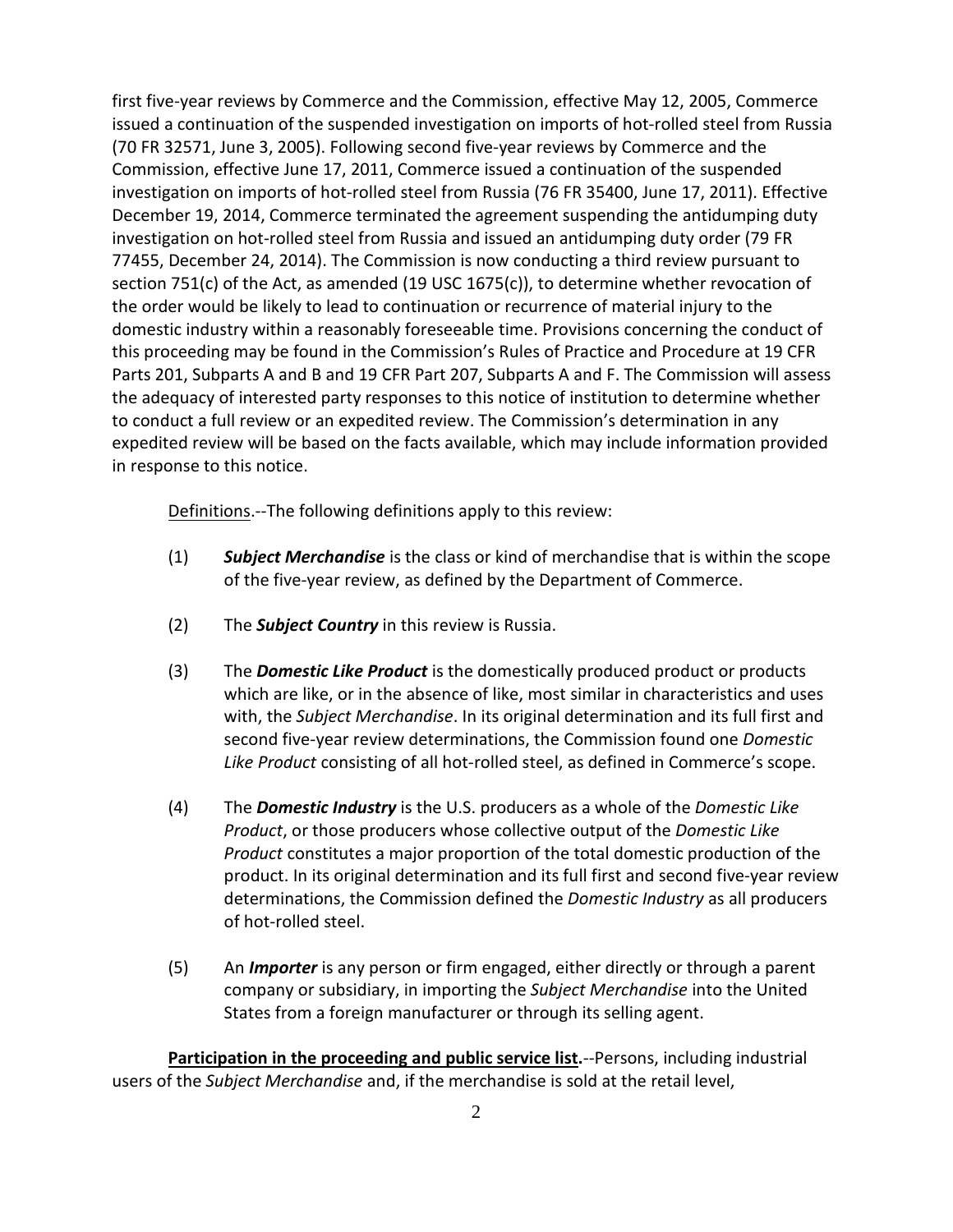representative consumer organizations, wishing to participate in the proceeding as parties must file an entry of appearance with the Secretary to the Commission, as provided in section 201.11(b)(4) of the Commission's rules, no later than 21 days after publication of this notice in the *Federal Register*. The Secretary will maintain a public service list containing the names and addresses of all persons, or their representatives, who are parties to the proceeding.

Former Commission employees who are seeking to appear in Commission five-year reviews are advised that they may appear in a review even if they participated personally and substantially in the corresponding underlying original investigation or an earlier review of the same underlying investigation. The Commission's designated agency ethics official has advised that a five-year review is not the same particular matter as the underlying original investigation, and a five-year review is not the same particular matter as an earlier review of the same underlying investigation for purposes of 18 U.S.C. § 207, the post employment statute for Federal employees, and Commission rule 201.15(b) (19 CFR § 201.15(b)), 79 FR 3246 (Jan. 17, 2014), 73 FR 24609 (May 5, 2008). Consequently, former employees are not required to seek Commission approval to appear in a review under Commission rule 19 CFR § 201.15, even if the corresponding underlying original investigation or an earlier review of the same underlying investigation was pending when they were Commission employees. For further ethics advice on this matter, contact Carol McCue Verratti, Deputy Agency Ethics Official, at 202-205-3088.

**Limited disclosure of business proprietary information (BPI) under an administrative protective order (APO) and APO service list.**--Pursuant to section 207.7(a) of the Commission's rules, the Secretary will make BPI submitted in this proceeding available to authorized applicants under the APO issued in the proceeding, provided that the application is made no later than 21 days after publication of this notice in the *Federal Register*. Authorized applicants must represent interested parties, as defined in 19 U.S.C. § 1677(9), who are parties to the proceeding. A separate service list will be maintained by the Secretary for those parties authorized to receive BPI under the APO.

**Certification.**--Pursuant to section 207.3 of the Commission's rules, any person submitting information to the Commission in connection with this proceeding must certify that the information is accurate and complete to the best of the submitter's knowledge. In making the certification, the submitter will be deemed to consent, unless otherwise specified, for the Commission, its employees, and contract personnel to use the information provided in any other reviews or investigations of the same or comparable products which the Commission conducts under Title VII of the Act, or in internal audits and investigations relating to the programs and operations of the Commission pursuant to 5 U.S.C. Appendix 3.

**Written submissions.**--Pursuant to section 207.61 of the Commission's rules, each interested party response to this notice must provide the information specified below. The deadline for filing such responses is June 1, 2016. Pursuant to section 207.62(b) of the Commission's rules, eligible parties (as specified in Commission rule 207.62(b)(1)) may also file comments concerning the adequacy of responses to the notice of institution and whether the Commission should conduct an expedited or full review. The deadline for filing such comments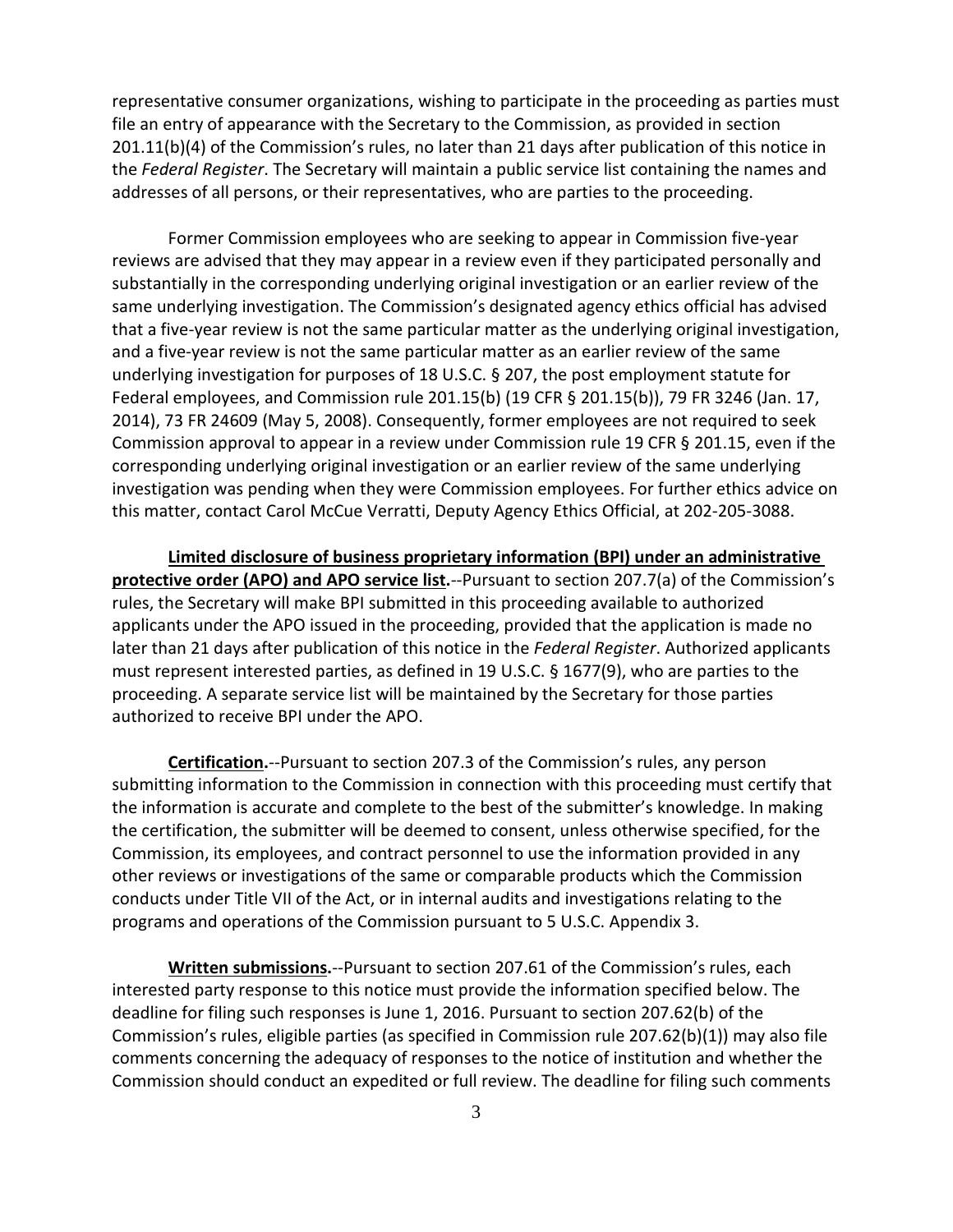is July 14, 2016. All written submissions must conform with the provisions of section 201.8 of the Commission's rules; any submissions that contain BPI must also conform with the requirements of sections 201.6, 207.3, and 207.7 of the Commission's rules. The Commission's Handbook on E-Filing, available on the Commission's Web site at http://edis.usitc.gov, elaborates upon the Commission's rules with respect to electronic filing. Also, in accordance with sections 201.16(c) and 207.3 of the Commission's rules, each document filed by a party to the proceeding must be served on all other parties to the proceeding (as identified by either the public or APO service list as appropriate), and a certificate of service must accompany the document (if you are not a party to the proceeding you do not need to serve your response).

**Inability to provide requested information.**--Pursuant to section 207.61(c) of the Commission's rules, any interested party that cannot furnish the information requested by this notice in the requested form and manner shall notify the Commission at the earliest possible time, provide a full explanation of why it cannot provide the requested information, and indicate alternative forms in which it can provide equivalent information. If an interested party does not provide this notification (or the Commission finds the explanation provided in the notification inadequate) and fails to provide a complete response to this notice, the Commission may take an adverse inference against the party pursuant to section 776(b) of the Act (19 U.S.C. § 1677e(b)) in making its determination in the review.

**INFORMATION TO BE PROVIDED IN RESPONSE TO THIS NOTICE OF INSTITUTION:** As used below, the term "firm" includes any related firms.

- (1) The name and address of your firm or entity (including World Wide Web address) and name, telephone number, fax number, and E-mail address of the certifying official.
- (2) A statement indicating whether your firm/entity is a U.S. producer of the *Domestic Like Product*, a U.S. union or worker group, a U.S. importer of the *Subject Merchandise*, a foreign producer or exporter of the *Subject Merchandise*, a U.S. or foreign trade or business association, or another interested party (including an explanation). If you are a union/worker group or trade/business association, identify the firms in which your workers are employed or which are members of your association.
- (3) A statement indicating whether your firm/entity is willing to participate in this proceeding by providing information requested by the Commission.
- (4) A statement of the likely effects of the revocation of the antidumping duty order on the *Domestic Industry* in general and/or your firm/entity specifically. In your response, please discuss the various factors specified in section 752(a) of the Act (19 U.S.C. § 1675a(a)) including the likely volume of subject imports, likely price effects of subject imports, and likely impact of imports of *Subject Merchandise* on the *Domestic Industry*.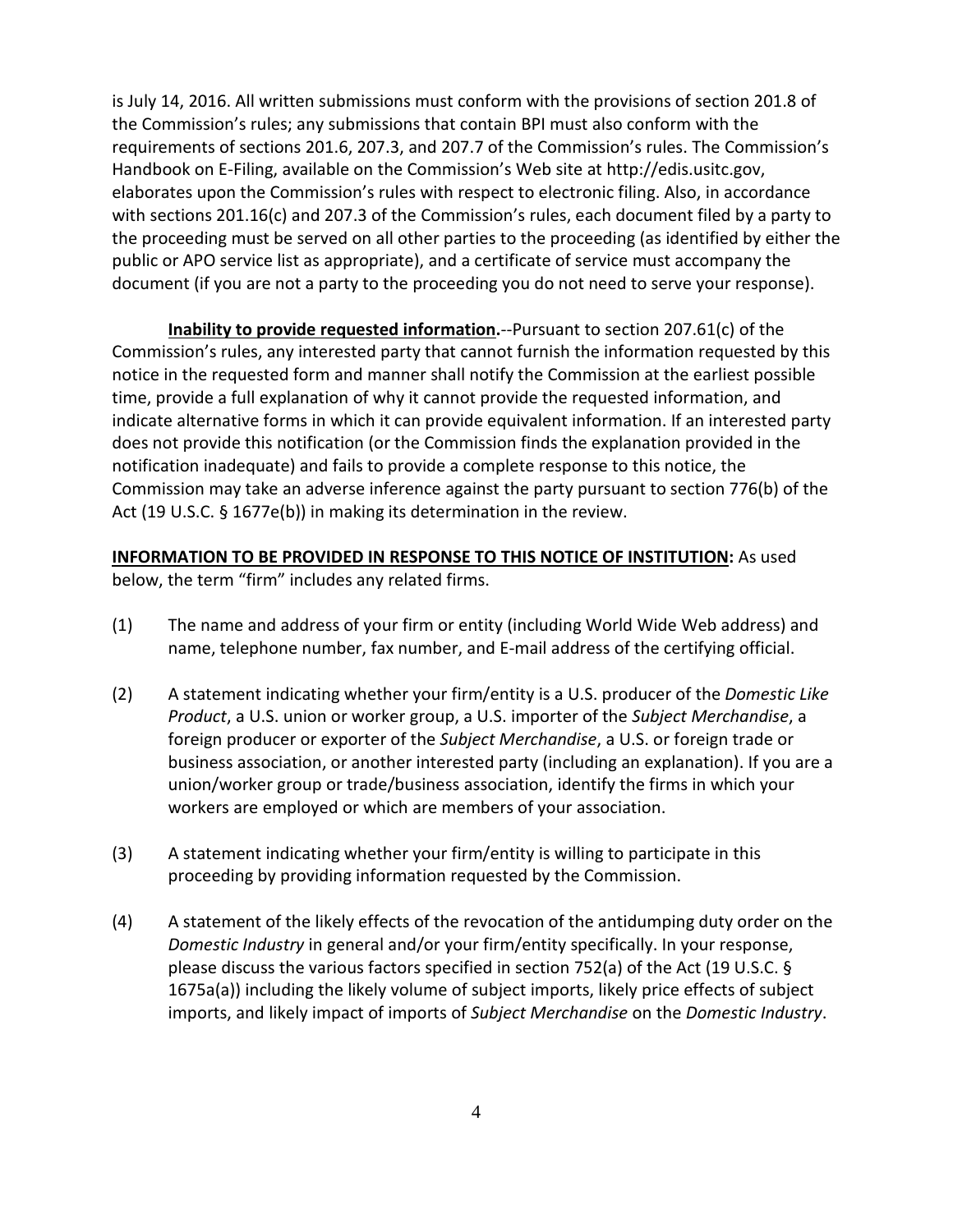- (5) A list of all known and currently operating U.S. producers of the *Domestic Like Product*. Identify any known related parties and the nature of the relationship as defined in section 771(4)(B) of the Act (19 U.S.C. § 1677(4)(B)).
- (6) A list of all known and currently operating U.S. importers of the *Subject Merchandise* and producers of the *Subject Merchandise* in the *Subject Country* that currently export or have exported *Subject Merchandise* to the United States or other countries after 2010.
- (7) A list of 3-5 leading purchasers in the U.S. market for the *Domestic Like Product* and the *Subject Merchandise* (including street address, World Wide Web address, and the name, telephone number, fax number, and E-mail address of a responsible official at each firm).
- (8) A list of known sources of information on national or regional prices for the *Domestic Like Product* or the *Subject Merchandise* in the U.S. or other markets.
- (9) If you are a U.S. producer of the *Domestic Like Product*, provide the following information on your firm's operations on that product during calendar year 2015, except as noted (report quantity data in short tons and value data in U.S. dollars, f.o.b. plant). If you are a union/worker group or trade/business association, provide the information, on an aggregate basis, for the firms in which your workers are employed/which are members of your association.
	- (a) Production (quantity) and, if known, an estimate of the percentage of total U.S. production of the *Domestic Like Product* accounted for by your firm's(s') production;
	- (b) Capacity (quantity) of your firm to produce the *Domestic Like Product* (i.e., the level of production that your establishment(s) could reasonably have expected to attain during the year, assuming normal operating conditions (using equipment and machinery in place and ready to operate), normal operating levels (hours per week/weeks per year), time for downtime, maintenance, repair, and cleanup, and a typical or representative product mix);
	- (c) the quantity and value of U.S. commercial shipments of the *Domestic Like Product* produced in your U.S. plant(s);
	- (d) the quantity and value of U.S. internal consumption/company transfers of the *Domestic Like Product* produced in your U.S. plant(s); and
	- (e) the value of (i) net sales, (ii) cost of goods sold (COGS), (iii) gross profit, (iv) selling, general and administrative (SG&A) expenses, and (v) operating income of the *Domestic Like Product* produced in your U.S. plant(s) (include both U.S. and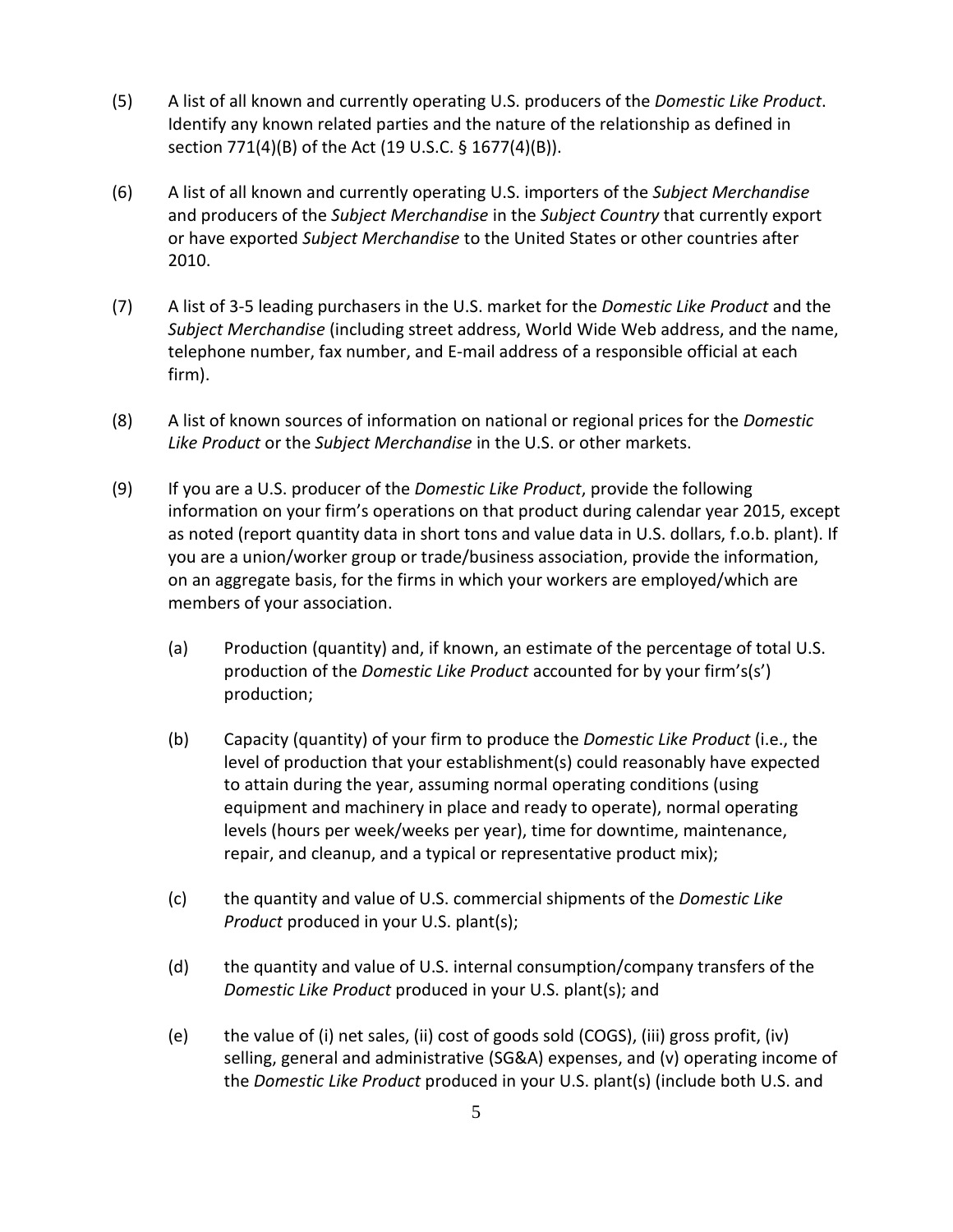export commercial sales, internal consumption, and company transfers) for your most recently completed fiscal year (identify the date on which your fiscal year ends).

- (10) If you are a U.S. importer or a trade/business association of U.S. importers of the *Subject Merchandise* from the *Subject Country*, provide the following information on your firm's(s') operations on that product during calendar year 2015 (report quantity data in short tons and value data in U.S. dollars). If you are a trade/business association, provide the information, on an aggregate basis, for the firms which are members of your association.
	- (a) The quantity and value (landed, duty-paid but not including antidumping duties) of U.S. imports and, if known, an estimate of the percentage of total U.S. imports of *Subject Merchandise* from the *Subject Country* accounted for by your firm's(s') imports;
	- (b) the quantity and value (f.o.b. U.S. port, including antidumping and/or countervailing duties) of U.S. commercial shipments of *Subject Merchandise* imported from the *Subject Country*; and
	- (c) the quantity and value (f.o.b. U.S. port, including antidumping duties) of U.S. internal consumption/company transfers of *Subject Merchandise* imported from the *Subject Country*.
- (11) If you are a producer, an exporter, or a trade/business association of producers or exporters of the *Subject Merchandise* in the *Subject Country*, provide the following information on your firm's(s') operations on that product during calendar year 2015 (report quantity data in short tons and value data in U.S. dollars, landed and duty-paid at the U.S. port but not including antidumping duties). If you are a trade/business association, provide the information, on an aggregate basis, for the firms which are members of your association.
	- (a) Production (quantity) and, if known, an estimate of the percentage of total production of *Subject Merchandise* in the *Subject Country* accounted for by your firm's(s') production;
	- (b) Capacity (quantity) of your firm(s) to produce the *Subject Merchandise* in the *Subject Country* (i.e., the level of production that your establishment(s) could reasonably have expected to attain during the year, assuming normal operating conditions (using equipment and machinery in place and ready to operate), normal operating levels (hours per week/weeks per year), time for downtime, maintenance, repair, and cleanup, and a typical or representative product mix); and